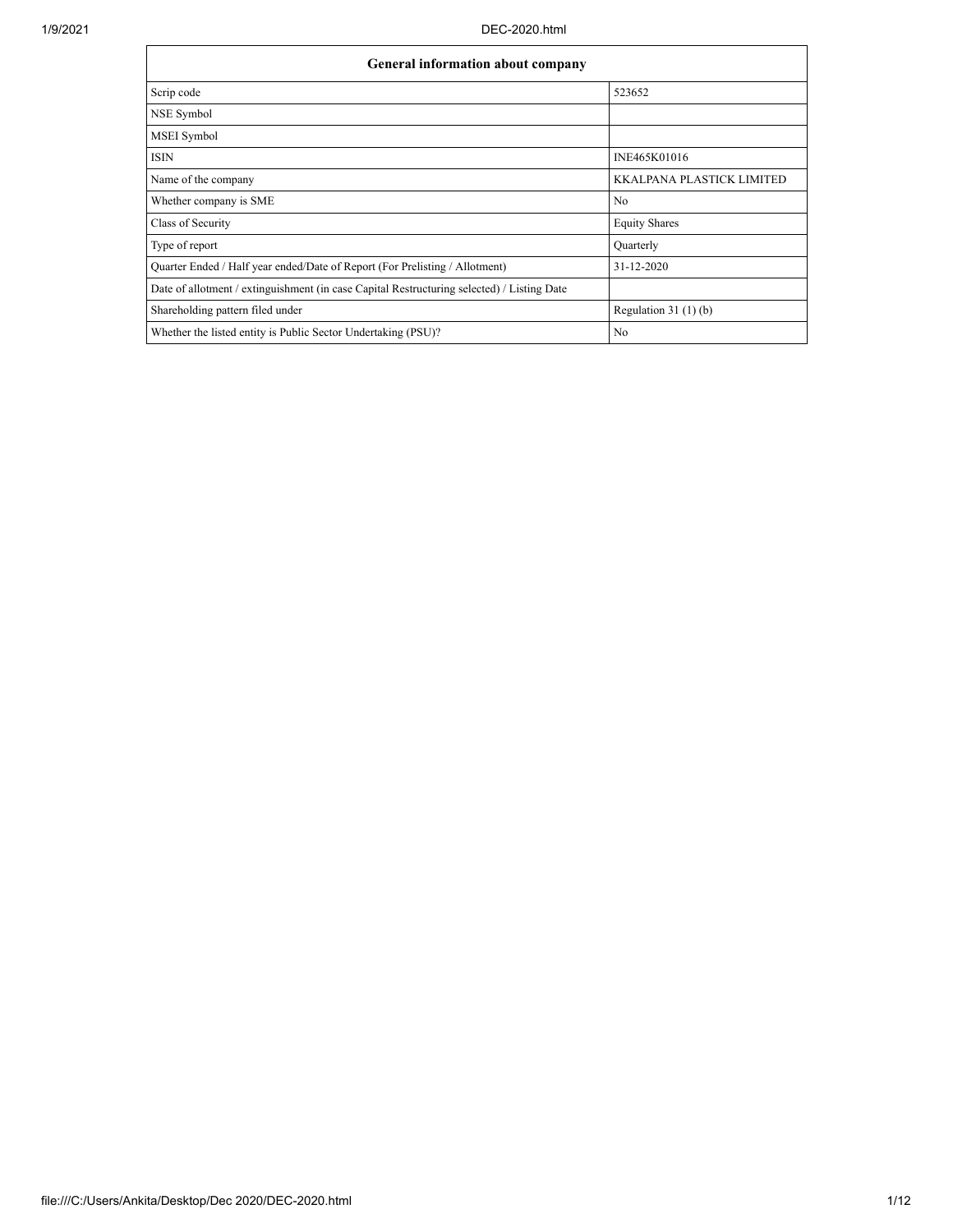|                | <b>Declaration</b>                                                                        |                |                                |                       |                             |  |  |
|----------------|-------------------------------------------------------------------------------------------|----------------|--------------------------------|-----------------------|-----------------------------|--|--|
| Sr.<br>No.     | Particular                                                                                | Yes/No         | Promoter and<br>Promoter Group | Public<br>shareholder | Non Promoter-<br>Non Public |  |  |
| 1              | Whether the Listed Entity has issued any partly paid up shares?                           | No.            | N <sub>o</sub>                 | No.                   | N <sub>o</sub>              |  |  |
| $\overline{2}$ | Whether the Listed Entity has issued any Convertible Securities<br>$\Omega$               | No             | No                             | No.                   | No.                         |  |  |
| $\overline{3}$ | Whether the Listed Entity has issued any Warrants?                                        | N <sub>o</sub> | N <sub>o</sub>                 | N <sub>o</sub>        | No                          |  |  |
| $\overline{4}$ | Whether the Listed Entity has any shares against which<br>depository receipts are issued? | No             | N <sub>o</sub>                 | N <sub>0</sub>        | N <sub>o</sub>              |  |  |
| 5              | Whether the Listed Entity has any shares in locked-in?                                    | N <sub>0</sub> | N <sub>o</sub>                 | No.                   | No                          |  |  |
| 6              | Whether any shares held by promoters are pledge or otherwise<br>encumbered?               | N <sub>0</sub> | N <sub>0</sub>                 |                       |                             |  |  |
| $\overline{7}$ | Whether company has equity shares with differential voting<br>rights?                     | N <sub>0</sub> | N <sub>o</sub>                 | N <sub>0</sub>        | N <sub>0</sub>              |  |  |
| 8              | Whether the listed entity has any significant beneficial owner?                           | <b>Yes</b>     |                                |                       |                             |  |  |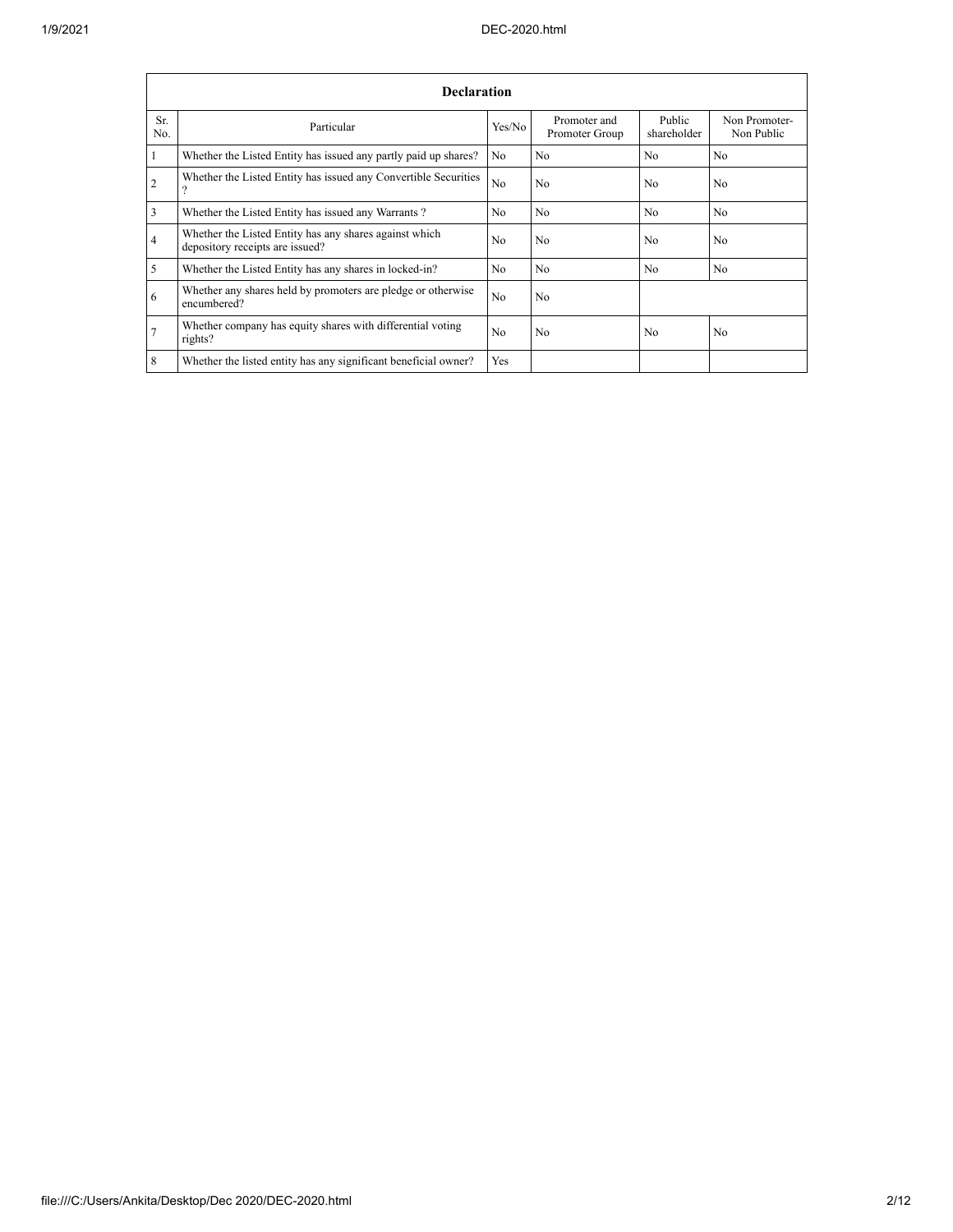|                   | Table I - Summary Statement holding of specified securities |                |                       |                   |                                                                                    |                                              |                                                                            |                |               |                           |                                   |
|-------------------|-------------------------------------------------------------|----------------|-----------------------|-------------------|------------------------------------------------------------------------------------|----------------------------------------------|----------------------------------------------------------------------------|----------------|---------------|---------------------------|-----------------------------------|
|                   | Category<br>of<br>shareholder<br>(II)                       | Nos. Of        | No. of<br>fully paid  | No. Of<br>Partly  | No. Of<br>Shareholding as a<br>Total nos.<br>% of total no. of<br>shares<br>shares |                                              | Number of Voting Rights held in each<br>class of securities (IX)           |                |               |                           |                                   |
| Category<br>$($ I |                                                             | shareholders   | up equity             | paid-up<br>equity | underlying<br>Depository                                                           | $held$ (VII)<br>$= (IV) +$<br>$(V)$ + $(VI)$ | shares (calculated<br>as per SCRR, 1957)<br>(VIII) As a % of<br>$(A+B+C2)$ |                |               | No of Voting (XIV) Rights | Total as a<br>$%$ of<br>$(A+B+C)$ |
|                   |                                                             | (III)          | shares<br>held $(IV)$ | shares<br>held(V) | Receipts<br>(VI)                                                                   |                                              |                                                                            | Class<br>eg: X | Class<br>eg:y | Total                     |                                   |
| (A)               | Promoter<br>$\&$<br>Promoter<br>Group                       | $\overline{2}$ | 4012235               |                   |                                                                                    | 4012235                                      | 72.57                                                                      | 4012235        |               | 4012235 72.57             |                                   |
| (B)               | Public                                                      | 18447          | 1516300               |                   |                                                                                    | 1516300                                      | 27.43                                                                      | 1516300        |               | 1516300                   | 27.43                             |
| (C)               | Non<br>Promoter-<br>Non Public                              |                |                       |                   |                                                                                    |                                              |                                                                            |                |               |                           |                                   |
| (C1)              | <b>Shares</b><br>underlying<br><b>DRs</b>                   |                |                       |                   |                                                                                    |                                              |                                                                            |                |               |                           |                                   |
| (C2)              | Shares held<br>by<br>Employee<br>Trusts                     |                |                       |                   |                                                                                    |                                              |                                                                            |                |               |                           |                                   |
|                   | Total                                                       | 18449          | 5528535               |                   |                                                                                    | 5528535                                      | 100                                                                        | 5528535        |               | 5528535                   | 100                               |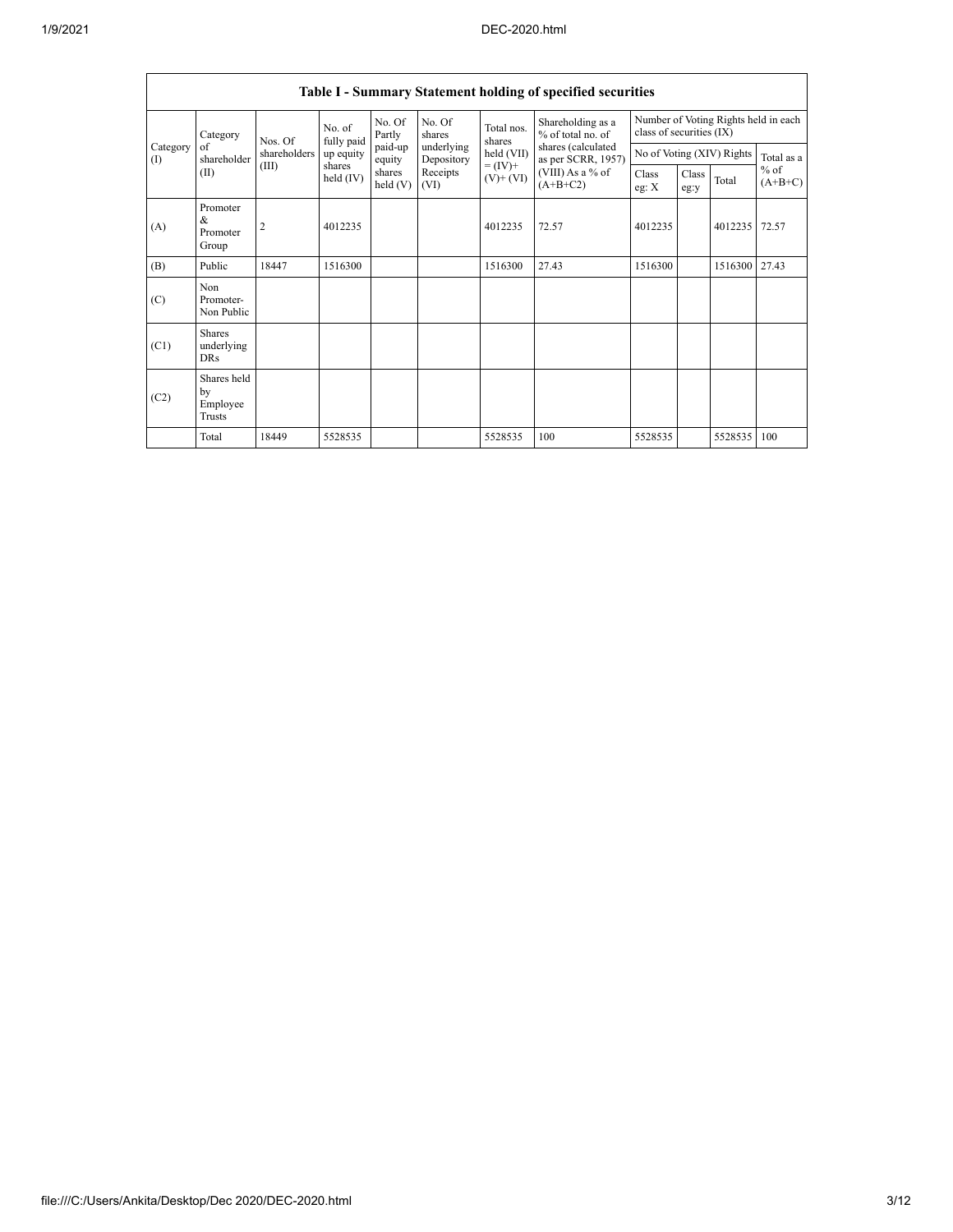|          |                                                |                                                 |                                       |                                                           | Table I - Summary Statement holding of specified securities                                |                                        |                                                  |                                                                               |                                                  |                                       |
|----------|------------------------------------------------|-------------------------------------------------|---------------------------------------|-----------------------------------------------------------|--------------------------------------------------------------------------------------------|----------------------------------------|--------------------------------------------------|-------------------------------------------------------------------------------|--------------------------------------------------|---------------------------------------|
| Category | Category<br>of                                 | No. Of<br><b>Shares</b><br>Underlying           | No. of<br><b>Shares</b><br>Underlying | No. Of Shares<br>Underlying<br>Outstanding<br>convertible | Shareholding, as a %<br>assuming full<br>conversion of<br>convertible securities (         | Number of<br>Locked in<br>shares (XII) |                                                  | Number of<br><b>Shares</b><br>pledged or<br>otherwise<br>encumbered<br>(XIII) |                                                  | Number of<br>equity shares<br>held in |
| (1)      | shareholder<br>(II)                            | Outstanding<br>convertible<br>securities<br>(X) | Outstanding<br>Warrants<br>$(X_i)$    | securities and<br>No. Of<br>Warrants (Xi)<br>(a)          | as a percentage of<br>diluted share capital)<br>$(XI) = (VII)+(X) As a %$<br>of $(A+B+C2)$ | No.<br>(a)                             | As a<br>$%$ of<br>total<br>Shares<br>held<br>(b) | No.<br>(a)                                                                    | As a<br>$%$ of<br>total<br>Shares<br>held<br>(b) | dematerialized<br>form $(XIV)$        |
| (A)      | Promoter<br>&<br>Promoter<br>Group             |                                                 |                                       |                                                           | 72.57                                                                                      |                                        |                                                  |                                                                               |                                                  | 4012235                               |
| (B)      | Public                                         |                                                 |                                       |                                                           | 27.43                                                                                      |                                        |                                                  |                                                                               |                                                  | 200665                                |
| (C)      | Non<br>Promoter-<br>Non Public                 |                                                 |                                       |                                                           |                                                                                            |                                        |                                                  |                                                                               |                                                  |                                       |
| (C1)     | <b>Shares</b><br>underlying<br><b>DRs</b>      |                                                 |                                       |                                                           |                                                                                            |                                        |                                                  |                                                                               |                                                  |                                       |
| (C2)     | Shares held<br>by<br>Employee<br><b>Trusts</b> |                                                 |                                       |                                                           |                                                                                            |                                        |                                                  |                                                                               |                                                  |                                       |
|          | Total                                          |                                                 |                                       |                                                           | 100                                                                                        |                                        |                                                  |                                                                               |                                                  | 4212900                               |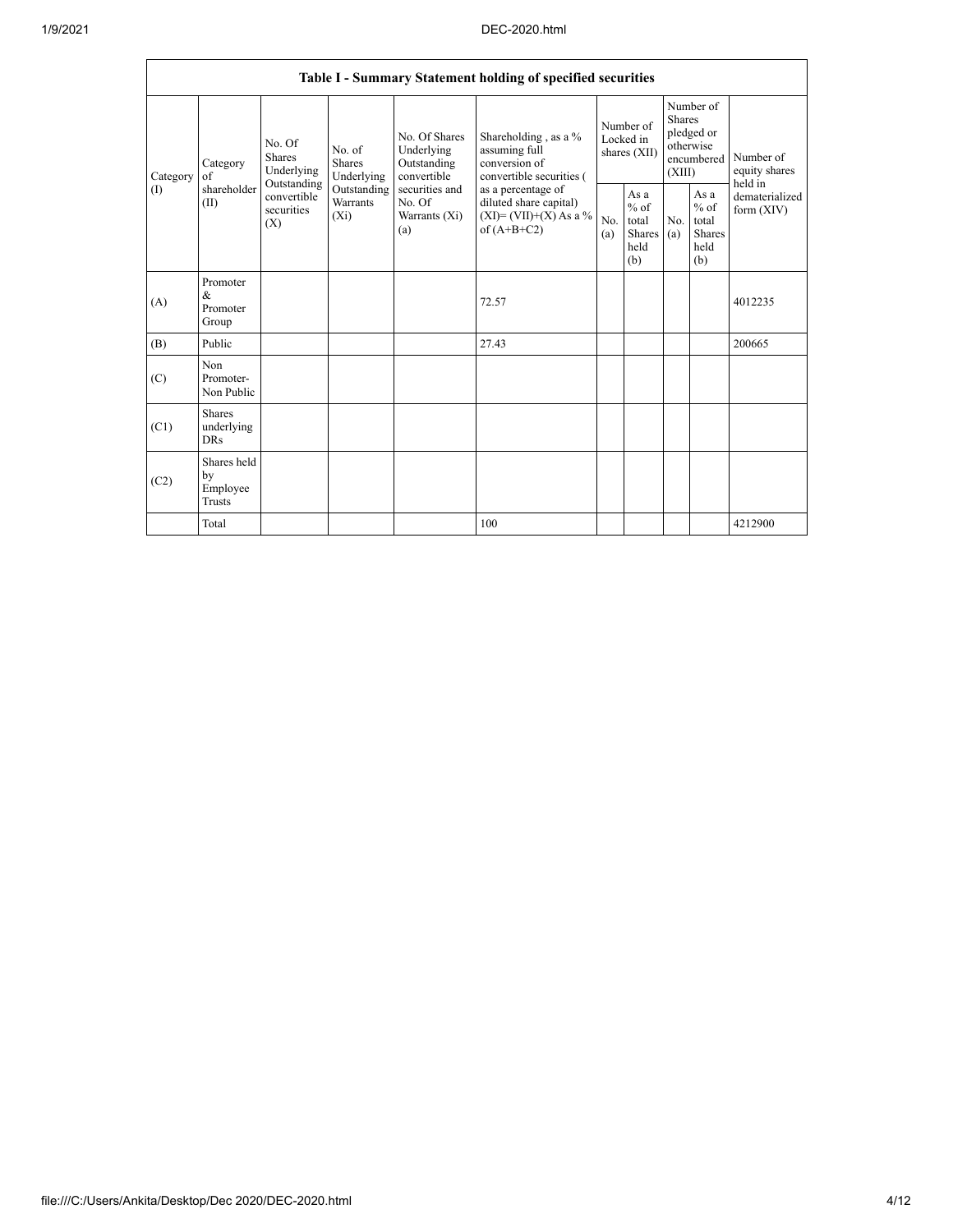|                                                                                         |                                                                                                                     |                         |                            |                       |                                    |                             | Table II - Statement showing shareholding pattern of the Promoter and Promoter Group          |                               |               |                                 |                           |
|-----------------------------------------------------------------------------------------|---------------------------------------------------------------------------------------------------------------------|-------------------------|----------------------------|-----------------------|------------------------------------|-----------------------------|-----------------------------------------------------------------------------------------------|-------------------------------|---------------|---------------------------------|---------------------------|
|                                                                                         |                                                                                                                     |                         | No. of                     | No. Of<br>Partly      | No. Of                             | Total<br>nos.               | Shareholding as<br>a % of total no.                                                           | each class of securities (IX) |               | Number of Voting Rights held in |                           |
| Sr.                                                                                     | Category &<br>Name of the                                                                                           | Nos. Of<br>shareholders | fully<br>paid up<br>equity | paid-<br>up<br>equity | shares<br>underlying<br>Depository | shares<br>held<br>$(VII) =$ | of shares<br>(calculated as<br>per SCRR,                                                      | No of Voting (XIV) Rights     |               |                                 | Total<br>as a %<br>of     |
|                                                                                         | Shareholders (I)                                                                                                    | (III)                   | shares<br>$held$ (IV)      | shares<br>held<br>(V) | Receipts<br>(VI)                   | $(IV)+$<br>$(V)^+$<br>(VI)  | 1957) (VIII) As<br>a % of<br>$(A+B+C2)$                                                       | Class eg:<br>Х                | Class<br>eg:y | Total                           | Total<br>Voting<br>rights |
| A                                                                                       | Table II - Statement showing shareholding pattern of the Promoter and Promoter Group                                |                         |                            |                       |                                    |                             |                                                                                               |                               |               |                                 |                           |
| (1)                                                                                     | Indian                                                                                                              |                         |                            |                       |                                    |                             |                                                                                               |                               |               |                                 |                           |
| (d)                                                                                     | Any Other<br>(specify)                                                                                              | $\overline{c}$          | 4012235                    |                       |                                    | 4012235                     | 72.57                                                                                         | 4012235                       |               | 4012235                         | 72.57                     |
| Sub-Total (A)<br>(1)                                                                    |                                                                                                                     | $\overline{c}$          | 4012235                    |                       |                                    | 4012235                     | 72.57                                                                                         | 4012235                       |               | 4012235                         | 72.57                     |
| (2)                                                                                     | Foreign                                                                                                             |                         |                            |                       |                                    |                             |                                                                                               |                               |               |                                 |                           |
| Total<br>Shareholding<br>of Promoter<br>and Promoter<br>Group $(A)=$<br>$(A)(1)+(A)(2)$ |                                                                                                                     | $\overline{2}$          | 4012235                    |                       |                                    | 4012235                     | 72.57                                                                                         | 4012235                       |               | 4012235                         | 72.57                     |
| B                                                                                       | Table III - Statement showing shareholding pattern of the Public shareholder                                        |                         |                            |                       |                                    |                             |                                                                                               |                               |               |                                 |                           |
| (1)                                                                                     | Institutions                                                                                                        |                         |                            |                       |                                    |                             |                                                                                               |                               |               |                                 |                           |
| (f)                                                                                     | Financial<br>Institutions/<br><b>Banks</b>                                                                          | $\mathbf{1}$            | 50                         |                       |                                    | 50                          | $\boldsymbol{0}$                                                                              | 50                            |               | 50                              | $\boldsymbol{0}$          |
| Sub-Total (B)<br>(1)                                                                    |                                                                                                                     | $\mathbf{1}$            | 50                         |                       |                                    | 50                          | $\boldsymbol{0}$                                                                              | 50                            |               | 50                              | $\boldsymbol{0}$          |
| (3)                                                                                     | Non-institutions                                                                                                    |                         |                            |                       |                                    |                             |                                                                                               |                               |               |                                 |                           |
| (a(i))                                                                                  | Individuals -<br>i.Individual<br>shareholders<br>holding<br>nominal share<br>capital up to Rs.<br>2 lakhs.          | 18373                   | 1355003                    |                       |                                    | 1355003                     | 24.51                                                                                         | 1355003                       |               | 1355003 24.51                   |                           |
| (a(ii))                                                                                 | Individuals - ii.<br>Individual<br>shareholders<br>holding<br>nominal share<br>capital in excess<br>of Rs. 2 lakhs. | 1                       | 23823                      |                       |                                    | 23823                       | 0.43                                                                                          | 23823                         |               | 23823                           | 0.43                      |
| (e)                                                                                     | Any Other<br>(specify)                                                                                              | 72                      | 137424                     |                       |                                    | 137424                      | 2.49                                                                                          | 137424                        |               | 137424                          | 2.49                      |
| Sub-Total (B)<br>(3)                                                                    |                                                                                                                     | 18446                   | 1516250                    |                       |                                    | 1516250                     | 27.43                                                                                         | 1516250                       |               | 1516250 27.43                   |                           |
| <b>Total Public</b><br>Shareholding<br>$(B)= (B)(1) +$<br>$(B)(2)+(B)(3)$               |                                                                                                                     | 18447                   | 1516300                    |                       |                                    | 1516300                     | 27.43                                                                                         | 1516300                       |               | 1516300 27.43                   |                           |
| C                                                                                       |                                                                                                                     |                         |                            |                       |                                    |                             | Table IV - Statement showing shareholding pattern of the Non Promoter- Non Public shareholder |                               |               |                                 |                           |
| Total (<br>$A+B+C2$ )                                                                   |                                                                                                                     | 18449                   | 5528535                    |                       |                                    | 5528535                     | 100                                                                                           | 5528535                       |               | 5528535                         | 100                       |
| Total $(A+B+C)$<br>$\lambda$                                                            |                                                                                                                     | 18449                   | 5528535                    |                       |                                    | 5528535                     | 100                                                                                           | 5528535                       |               | 5528535                         | 100                       |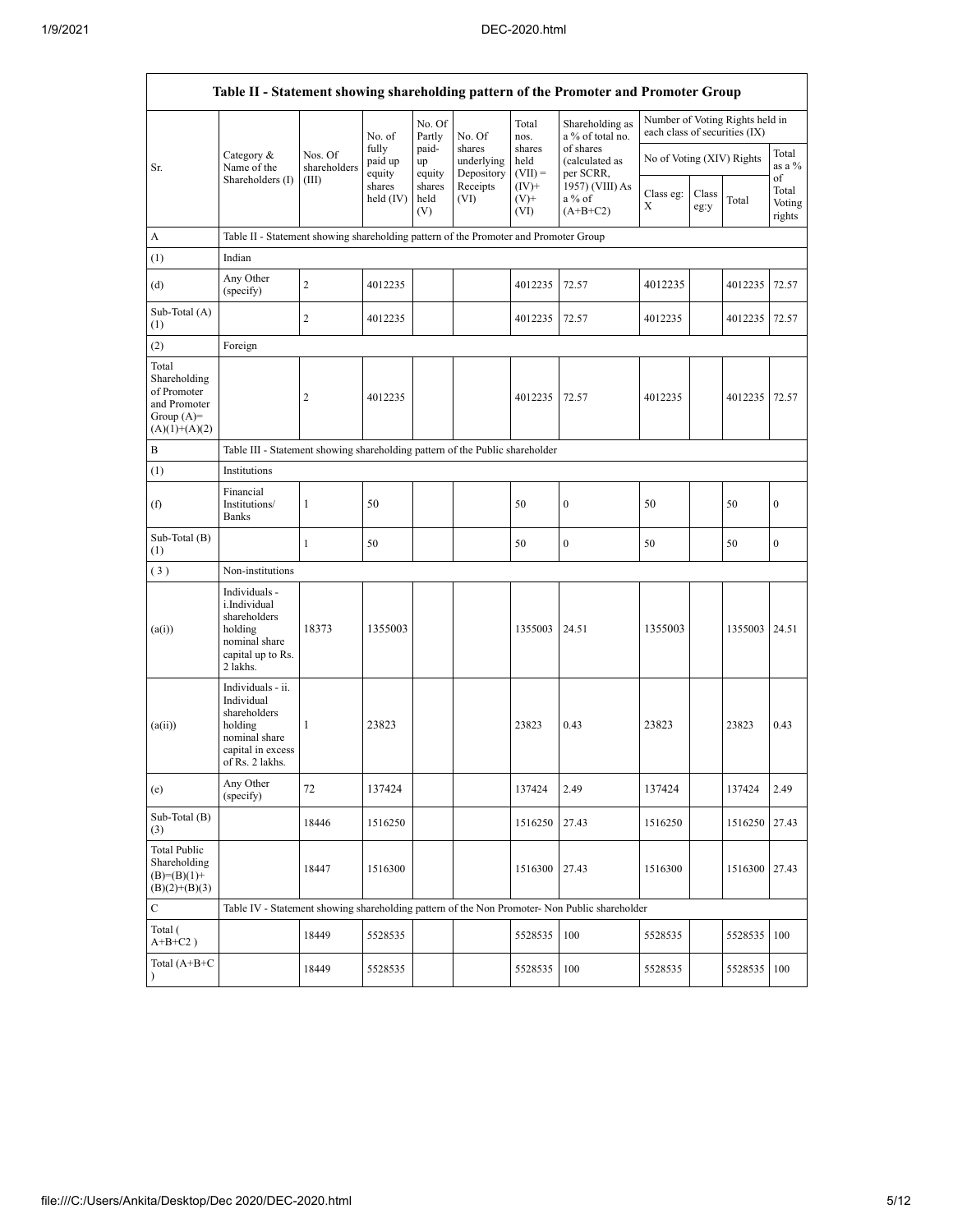$\mathsf{r}$ 

|                                                                                         | Table II - Statement showing shareholding pattern of the Promoter and Promoter Group   |                                    |                                                           |                                                                                               |                                        |                                                  |                                                                               |                                                  |                                       |
|-----------------------------------------------------------------------------------------|----------------------------------------------------------------------------------------|------------------------------------|-----------------------------------------------------------|-----------------------------------------------------------------------------------------------|----------------------------------------|--------------------------------------------------|-------------------------------------------------------------------------------|--------------------------------------------------|---------------------------------------|
|                                                                                         | No. Of<br>No. of<br><b>Shares</b><br>Shares<br>Underlying<br>Underlying<br>Outstanding |                                    | No. Of Shares<br>Underlying<br>Outstanding<br>convertible | Shareholding, as a %<br>assuming full conversion of<br>convertible securities (as a           | Number of<br>Locked in<br>shares (XII) |                                                  | Number of<br><b>Shares</b><br>pledged or<br>otherwise<br>encumbered<br>(XIII) |                                                  | Number of<br>equity shares<br>held in |
| Sr.                                                                                     | convertible<br>securities<br>(X)                                                       | Outstanding<br>Warrants<br>$(X_i)$ | securities and<br>No. Of Warrants<br>$(X_i)(a)$           | percentage of diluted share<br>capital) $(XI) = (VII)+(X) As$<br>a % of $(A+B+C2)$            | No.<br>(a)                             | As a<br>$%$ of<br>total<br>Shares<br>held<br>(b) | No.<br>(a)                                                                    | As a<br>$%$ of<br>total<br>Shares<br>held<br>(b) | dematerialized<br>form $(XIV)$        |
| А                                                                                       |                                                                                        |                                    |                                                           | Table II - Statement showing shareholding pattern of the Promoter and Promoter Group          |                                        |                                                  |                                                                               |                                                  |                                       |
| (1)                                                                                     | Indian                                                                                 |                                    |                                                           |                                                                                               |                                        |                                                  |                                                                               |                                                  |                                       |
| (d)                                                                                     |                                                                                        |                                    |                                                           | 72.57                                                                                         |                                        |                                                  |                                                                               |                                                  | 4012235                               |
| Sub-Total (A)<br>(1)                                                                    |                                                                                        |                                    |                                                           | 72.57                                                                                         |                                        |                                                  |                                                                               |                                                  | 4012235                               |
| (2)                                                                                     | Foreign                                                                                |                                    |                                                           |                                                                                               |                                        |                                                  |                                                                               |                                                  |                                       |
| Total<br>Shareholding<br>of Promoter<br>and Promoter<br>Group $(A)=$<br>$(A)(1)+(A)(2)$ |                                                                                        |                                    |                                                           | 72.57                                                                                         |                                        |                                                  |                                                                               |                                                  | 4012235                               |
| B                                                                                       |                                                                                        |                                    |                                                           | Table III - Statement showing shareholding pattern of the Public shareholder                  |                                        |                                                  |                                                                               |                                                  |                                       |
| (1)                                                                                     | Institutions                                                                           |                                    |                                                           |                                                                                               |                                        |                                                  |                                                                               |                                                  |                                       |
| (f)                                                                                     |                                                                                        |                                    |                                                           | $\boldsymbol{0}$                                                                              |                                        |                                                  |                                                                               |                                                  | $\boldsymbol{0}$                      |
| Sub-Total (B)<br>(1)                                                                    |                                                                                        |                                    |                                                           | $\mathbf{0}$                                                                                  |                                        |                                                  |                                                                               |                                                  | $\overline{0}$                        |
| (3)                                                                                     | Non-institutions                                                                       |                                    |                                                           |                                                                                               |                                        |                                                  |                                                                               |                                                  |                                       |
| (a(i))                                                                                  |                                                                                        |                                    |                                                           | 24.51                                                                                         |                                        |                                                  |                                                                               |                                                  | 151768                                |
| (a(ii))                                                                                 |                                                                                        |                                    |                                                           | 0.43                                                                                          |                                        |                                                  |                                                                               |                                                  | 23823                                 |
| (e)                                                                                     |                                                                                        |                                    |                                                           | 2.49                                                                                          |                                        |                                                  |                                                                               |                                                  | 25074                                 |
| Sub-Total (B)<br>(3)                                                                    |                                                                                        |                                    |                                                           | 27.43                                                                                         |                                        |                                                  |                                                                               |                                                  | 200665                                |
| <b>Total Public</b><br>Shareholding<br>$(B)=(B)(1)+$<br>$(B)(2)+(B)(3)$                 |                                                                                        |                                    |                                                           | 27.43                                                                                         |                                        |                                                  |                                                                               |                                                  | 200665                                |
| C                                                                                       |                                                                                        |                                    |                                                           | Table IV - Statement showing shareholding pattern of the Non Promoter- Non Public shareholder |                                        |                                                  |                                                                               |                                                  |                                       |
| Total (<br>$A+B+C2$ )                                                                   |                                                                                        |                                    |                                                           | 100                                                                                           |                                        |                                                  |                                                                               |                                                  | 4212900                               |
| Total (A+B+C<br>$\lambda$                                                               |                                                                                        |                                    |                                                           | 100                                                                                           |                                        |                                                  |                                                                               |                                                  | 4212900                               |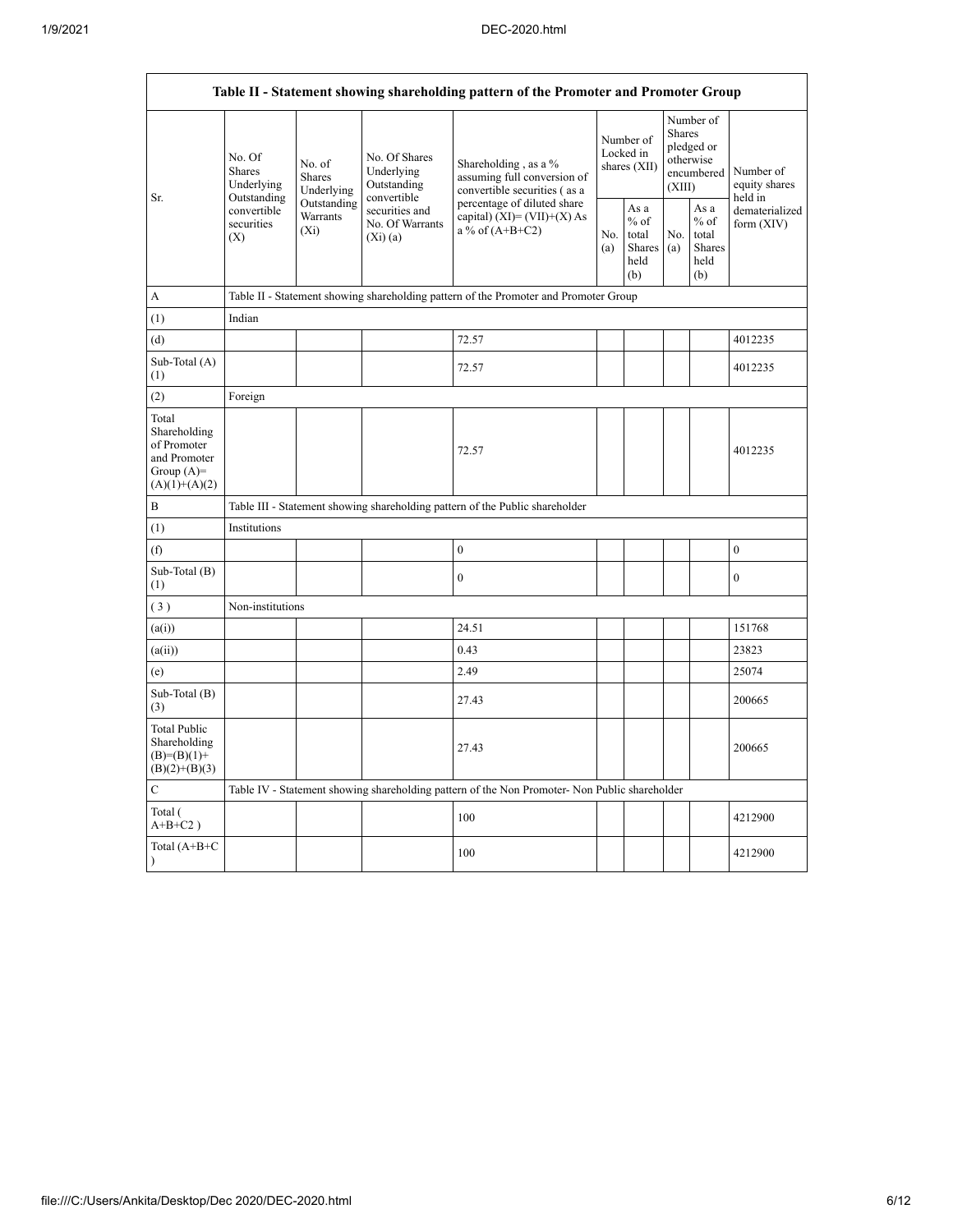|                                                                                                                                                                                         | Any Other (specify)                                           |                                 |                       |  |  |  |  |  |
|-----------------------------------------------------------------------------------------------------------------------------------------------------------------------------------------|---------------------------------------------------------------|---------------------------------|-----------------------|--|--|--|--|--|
| Searial No.                                                                                                                                                                             | $\mathbf{1}$                                                  | $\overline{c}$                  |                       |  |  |  |  |  |
| Category                                                                                                                                                                                | <b>Bodies Corporate</b>                                       | <b>Bodies Corporate</b>         | Click here to go back |  |  |  |  |  |
| Name of the<br>Shareholders (I)                                                                                                                                                         | <b>BBIGPLAS POLY PRIVATE LTD</b>                              | KKALPANA INDUSTRIES (INDIA) LTD |                       |  |  |  |  |  |
| PAN (II)                                                                                                                                                                                | AADCK7909G                                                    | AABCK2239D                      | Total                 |  |  |  |  |  |
| No. of the<br>Shareholders (I)                                                                                                                                                          | 1                                                             | 1                               | $\mathfrak{2}$        |  |  |  |  |  |
| No. of fully paid<br>up equity shares<br>2009315<br>held $(IV)$                                                                                                                         |                                                               | 2002920                         | 4012235               |  |  |  |  |  |
| No. Of Partly paid-<br>up equity shares<br>$\text{held}$ (V)                                                                                                                            |                                                               |                                 |                       |  |  |  |  |  |
| No. Of shares<br>underlying<br>Depository<br>Receipts (VI)                                                                                                                              |                                                               |                                 |                       |  |  |  |  |  |
| Total nos. shares<br>held $(VII) = (IV) +$<br>$(V)$ + $(VI)$                                                                                                                            | 2009315                                                       | 2002920                         | 4012235               |  |  |  |  |  |
| Shareholding as a<br>% of total no. of<br>shares (calculated<br>as per SCRR,<br>1957) (VIII) As a<br>% of $(A+B+C2)$                                                                    | 36.34                                                         | 36.23                           | 72.57                 |  |  |  |  |  |
|                                                                                                                                                                                         | Number of Voting Rights held in each class of securities (IX) |                                 |                       |  |  |  |  |  |
| Class eg: X                                                                                                                                                                             | 2009315                                                       | 2002920                         | 4012235               |  |  |  |  |  |
| Class eg:y                                                                                                                                                                              |                                                               |                                 |                       |  |  |  |  |  |
| Total                                                                                                                                                                                   | 2009315                                                       | 2002920                         | 4012235               |  |  |  |  |  |
| Total as a % of<br>Total Voting rights                                                                                                                                                  | 36.34                                                         | 36.23                           | 72.57                 |  |  |  |  |  |
| No. Of Shares<br>Underlying<br>Outstanding<br>convertible<br>securities $(X)$                                                                                                           |                                                               |                                 |                       |  |  |  |  |  |
| No. of Shares<br>Underlying<br>Outstanding<br>Warrants $(X_i)$                                                                                                                          |                                                               |                                 |                       |  |  |  |  |  |
| No. Of Shares<br>Underlying<br>Outstanding<br>convertible<br>securities and No.<br>Of Warrants (Xi)<br>(a)                                                                              |                                                               |                                 |                       |  |  |  |  |  |
| Shareholding, as a<br>% assuming full<br>conversion of<br>convertible<br>securities (as a<br>percentage of<br>diluted share<br>capital) $(XI)$ =<br>$(VII)+(X)$ As a %<br>of $(A+B+C2)$ | 36.34                                                         | 36.23                           | 72.57                 |  |  |  |  |  |
| Number of Locked in shares (XII)                                                                                                                                                        |                                                               |                                 |                       |  |  |  |  |  |
| No. (a)                                                                                                                                                                                 |                                                               |                                 |                       |  |  |  |  |  |
| As a % of total<br>Shares held (b)                                                                                                                                                      |                                                               |                                 |                       |  |  |  |  |  |
|                                                                                                                                                                                         | Number of Shares pledged or otherwise encumbered (XIII)       |                                 |                       |  |  |  |  |  |
| No. (a)                                                                                                                                                                                 |                                                               |                                 |                       |  |  |  |  |  |
| As a % of total<br>Shares held (b)                                                                                                                                                      |                                                               |                                 |                       |  |  |  |  |  |
| Number of equity                                                                                                                                                                        | 2009315                                                       | 2002920                         | 4012235               |  |  |  |  |  |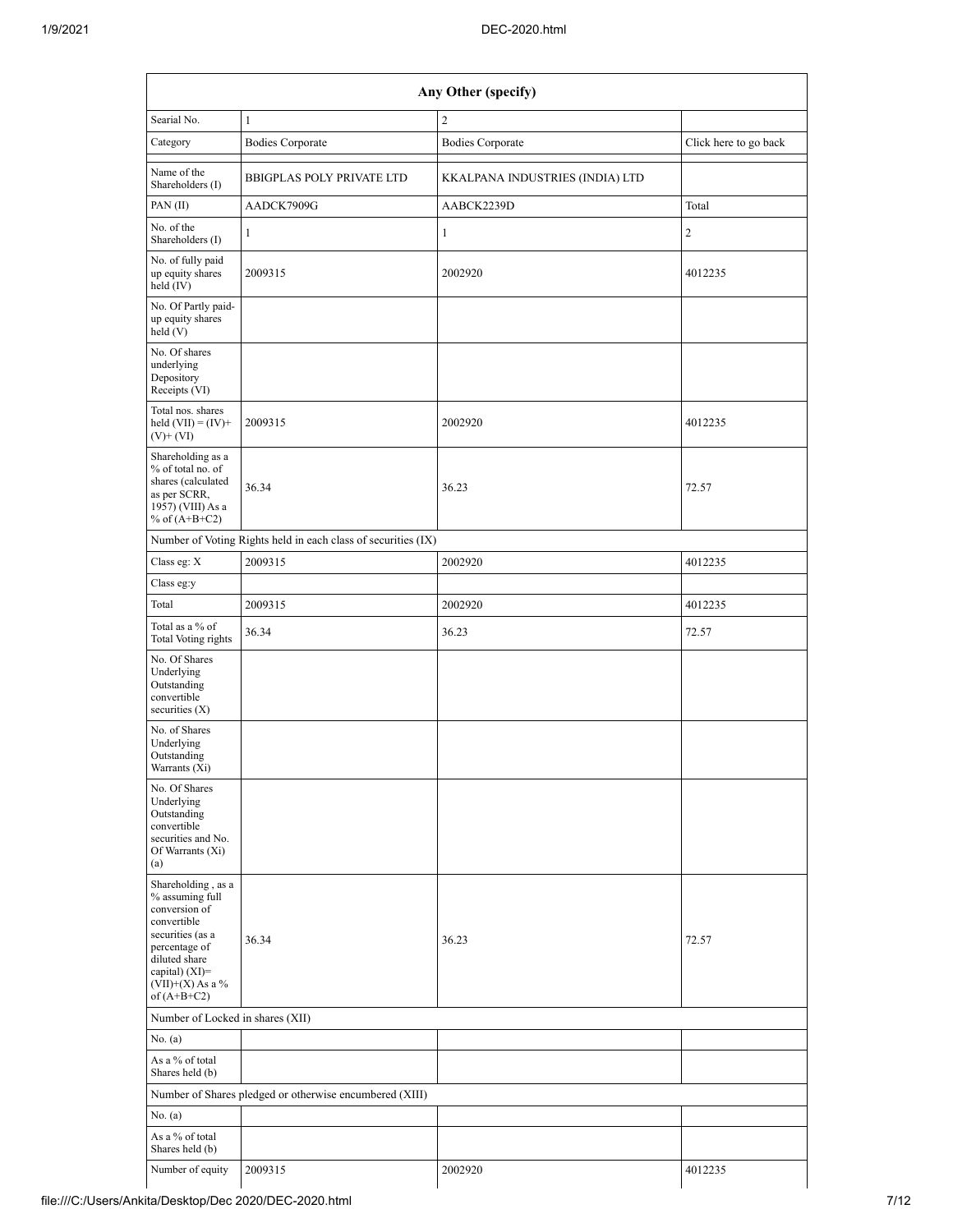| shares held in<br>dematerialized<br>form $(XIV)$ |          |          |  |
|--------------------------------------------------|----------|----------|--|
| Reason for not providing PAN                     |          |          |  |
| Reason for not<br>providing PAN                  |          |          |  |
| Shareholder type                                 | Promoter | Promoter |  |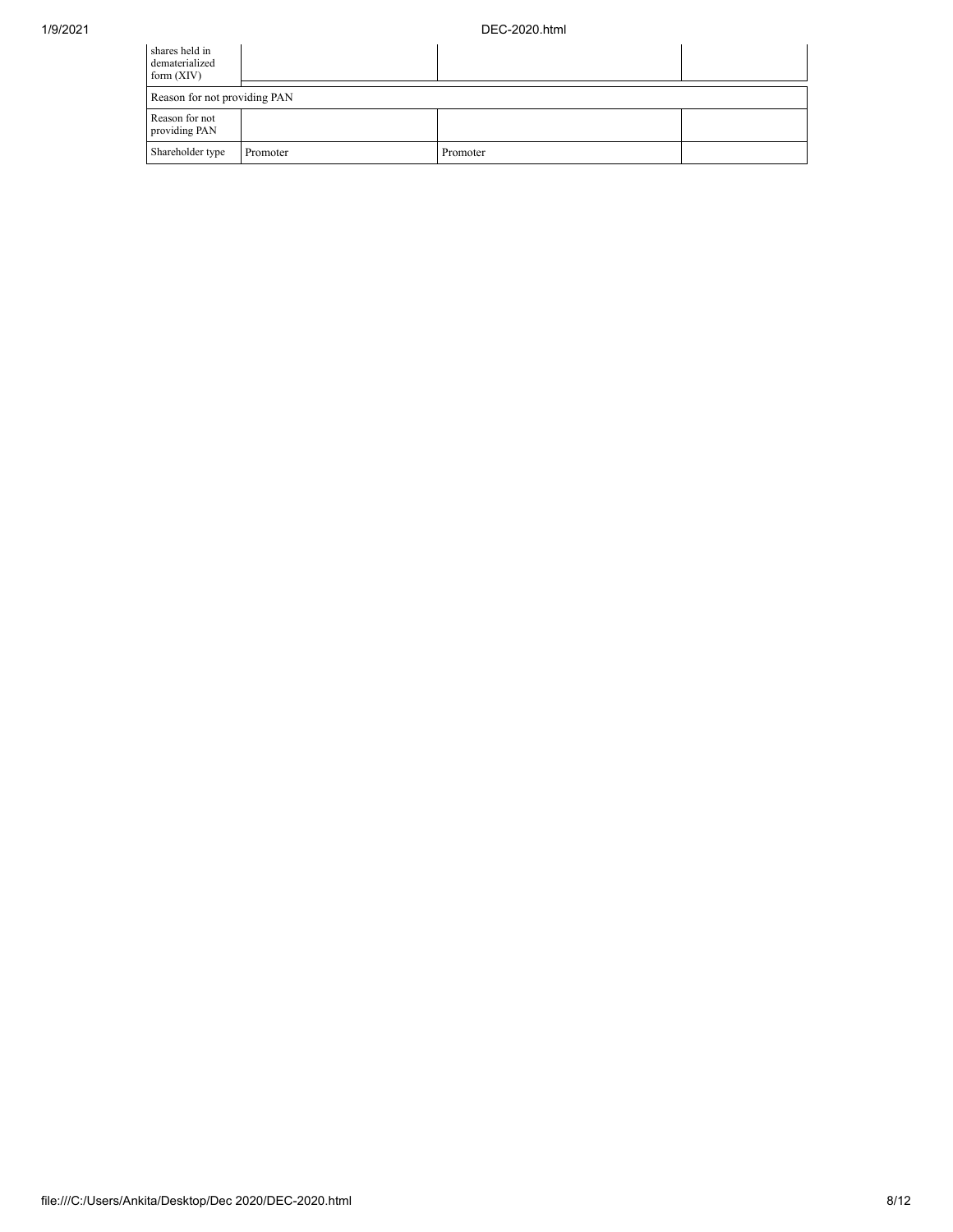|                                                                                                                                                                                                                 | Any Other (specify)        |                                                               |                              |                     |            |                          |  |  |
|-----------------------------------------------------------------------------------------------------------------------------------------------------------------------------------------------------------------|----------------------------|---------------------------------------------------------------|------------------------------|---------------------|------------|--------------------------|--|--|
| Searial No.                                                                                                                                                                                                     | $\mathbf{1}$               | $\overline{2}$                                                | 3                            | $\overline{4}$      | 5          |                          |  |  |
| Category                                                                                                                                                                                                        | <b>Bodies</b><br>Corporate | <b>Bodies Corporate</b>                                       | Non-Resident Indian<br>(NRI) | Clearing<br>Members | <b>HUF</b> |                          |  |  |
| Category / More<br>than 1 percentage                                                                                                                                                                            | Category                   | More than 1 percentage of<br>shareholding                     | Category                     | Category            | Category   |                          |  |  |
| Name of the<br>Shareholders (I)                                                                                                                                                                                 |                            | <b>SIKKIM BANK LTD</b>                                        |                              |                     |            | Click here to<br>go back |  |  |
| PAN(II)                                                                                                                                                                                                         |                            | ZZZZZ9999Z                                                    |                              |                     |            | Total                    |  |  |
| No. of the<br>Shareholders (I)                                                                                                                                                                                  | 58                         | $\mathbf{1}$                                                  | $\mathbf{1}$                 | $\mathbf{1}$        | 12         | 72                       |  |  |
| No. of fully paid<br>up equity shares<br>held $(IV)$                                                                                                                                                            | 131810                     | 100000                                                        | 300                          | 100                 | 5214       | 137424                   |  |  |
| No. Of Partly paid-<br>up equity shares<br>held (V)                                                                                                                                                             |                            |                                                               |                              |                     |            |                          |  |  |
| No. Of shares<br>underlying<br>Depository<br>Receipts (VI)                                                                                                                                                      |                            |                                                               |                              |                     |            |                          |  |  |
| Total nos. shares<br>held $(VII) = (IV) +$<br>$(V)$ + $(VI)$                                                                                                                                                    | 131810                     | 100000                                                        | 300                          | 100                 | 5214       | 137424                   |  |  |
| Shareholding as a<br>% of total no. of<br>shares (calculated<br>as per SCRR,<br>1957) (VIII) As a<br>% of $(A+B+C2)$                                                                                            | 2.38                       | 1.81                                                          | 0.01                         | $\boldsymbol{0}$    | 0.09       | 2.48                     |  |  |
|                                                                                                                                                                                                                 |                            | Number of Voting Rights held in each class of securities (IX) |                              |                     |            |                          |  |  |
| Class eg: X                                                                                                                                                                                                     | 131810                     | 100000                                                        | 300                          | 100                 | 5214       | 137424                   |  |  |
| Class eg:y                                                                                                                                                                                                      |                            |                                                               |                              |                     |            |                          |  |  |
| Total                                                                                                                                                                                                           | 131810                     | 100000                                                        | 300                          | 100                 | 5214       | 137424                   |  |  |
| Total as a % of<br><b>Total Voting rights</b>                                                                                                                                                                   | 2.38                       | 1.81                                                          | 0.01                         | $\boldsymbol{0}$    | 0.09       | 2.48                     |  |  |
| No. Of Shares<br>Underlying<br>Outstanding<br>convertible<br>securities $(X)$                                                                                                                                   |                            |                                                               |                              |                     |            |                          |  |  |
| No. of Shares<br>Underlying<br>Outstanding<br>Warrants (Xi)                                                                                                                                                     |                            |                                                               |                              |                     |            |                          |  |  |
| No. Of Shares<br>Underlying<br>Outstanding<br>convertible<br>securities and No.<br>Of Warrants (Xi)<br>(a)                                                                                                      |                            |                                                               |                              |                     |            |                          |  |  |
| Shareholding, as a<br>% assuming full<br>conversion of<br>convertible<br>securities (as a<br>percentage of<br>diluted share<br>capital) $(XI)=$<br>$(\bar{\operatorname{VII}})$ +(X) As a $\%$<br>of $(A+B+C2)$ | 2.38                       | 1.81                                                          | 0.01                         | $\boldsymbol{0}$    | 0.09       | 2.48                     |  |  |
| Number of Locked in shares (XII)                                                                                                                                                                                |                            |                                                               |                              |                     |            |                          |  |  |
| No. (a)                                                                                                                                                                                                         |                            |                                                               |                              |                     |            |                          |  |  |
| As a % of total<br>Shares held (b)                                                                                                                                                                              |                            |                                                               |                              |                     |            |                          |  |  |
| Number of equity<br>shares held in<br>dematerialized<br>form $(XIV)$                                                                                                                                            | 19460                      | $\boldsymbol{0}$                                              | 300                          | 100                 | 5214       | 25074                    |  |  |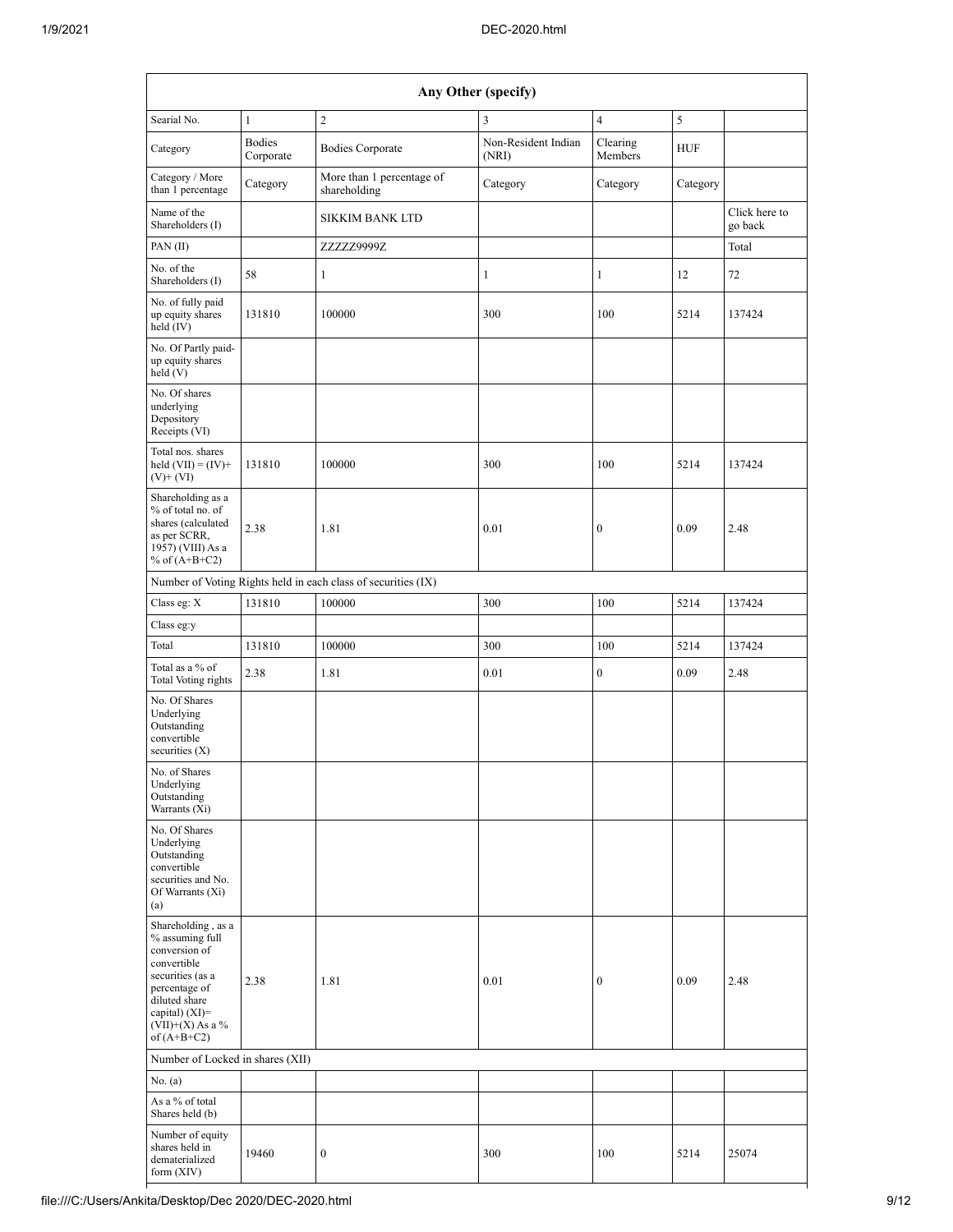| Reason for not providing PAN    |                        |  |  |
|---------------------------------|------------------------|--|--|
| Reason for not<br>providing PAN | Textual Information(1) |  |  |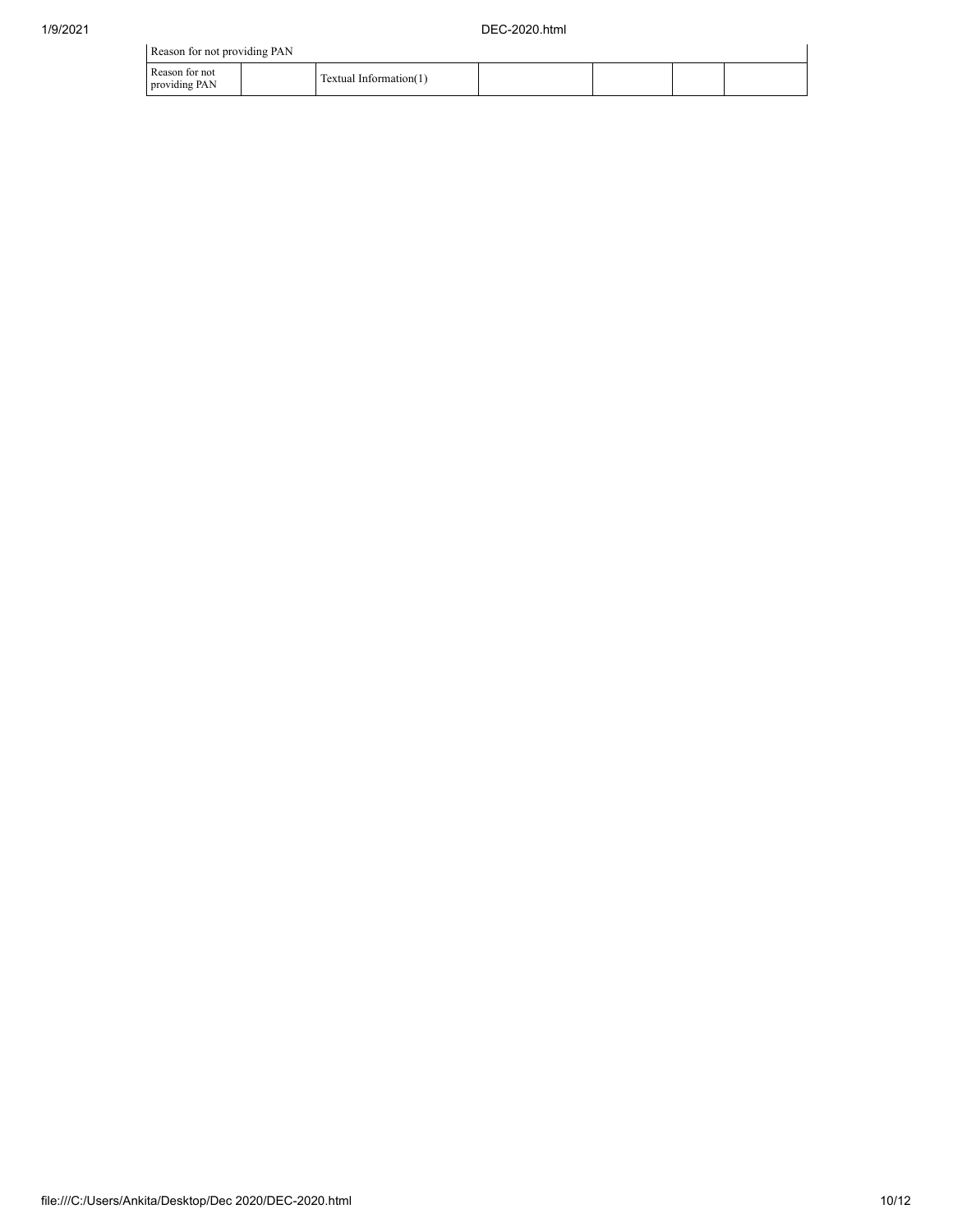|                        | <b>Text Block</b> |
|------------------------|-------------------|
| Textual Information(1) | PAN NOT AVAILABLE |